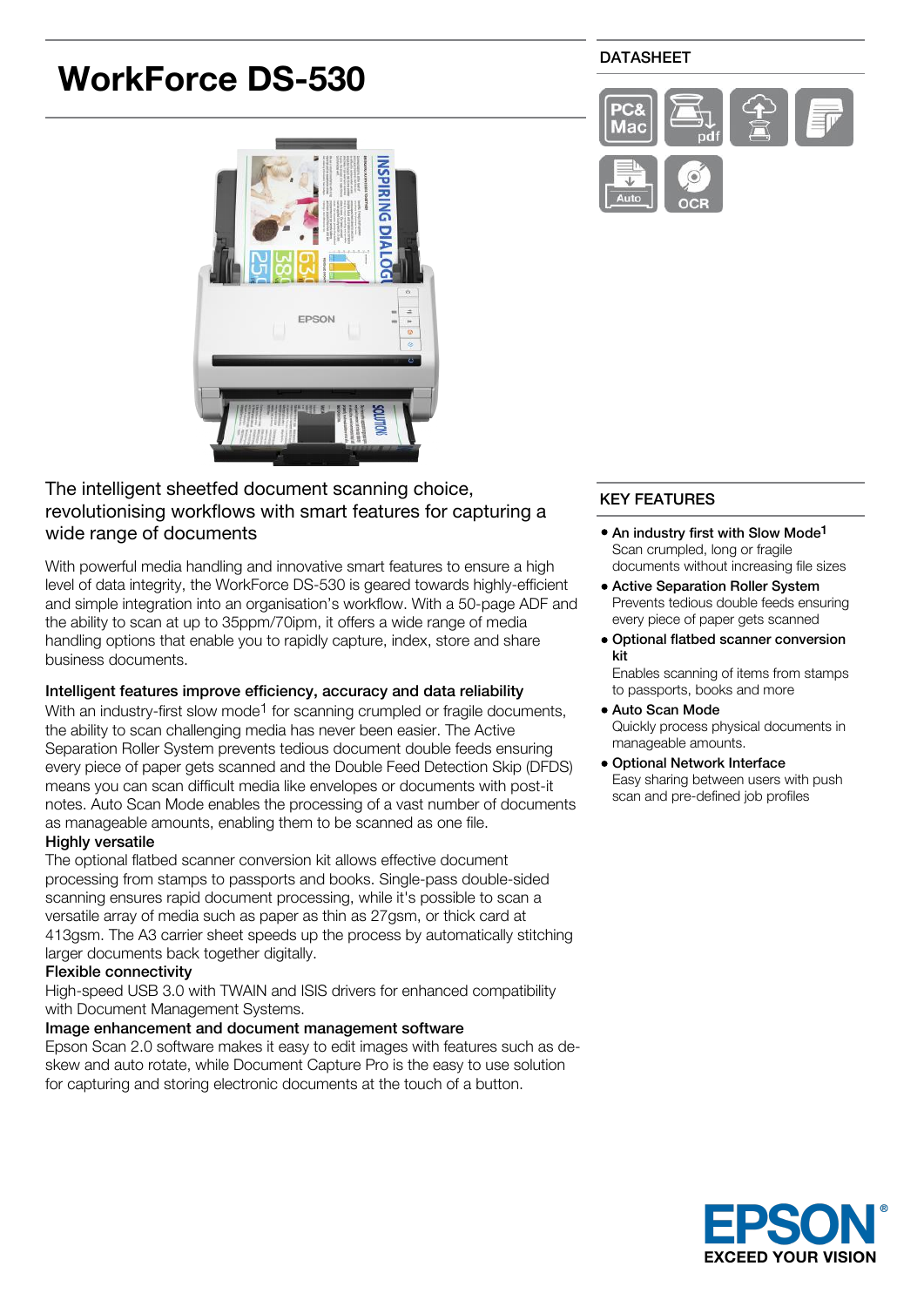# PRODUCT SPECIFICATIONS

| <b>TECHNOLOGY</b>                                                                                                                              |                                                                                                                                                                                                            |  |
|------------------------------------------------------------------------------------------------------------------------------------------------|------------------------------------------------------------------------------------------------------------------------------------------------------------------------------------------------------------|--|
| Scanner type                                                                                                                                   | <b>Sheetfed Scanner</b>                                                                                                                                                                                    |  |
| <b>Scanning Resolution</b><br>600 dpi x 600 dpi (Horizontal x Vertical)<br>ADF Minimum Document Size 50.8 mm x 50.8 mm (Horizontal x Vertical) |                                                                                                                                                                                                            |  |
|                                                                                                                                                |                                                                                                                                                                                                            |  |
| <b>Paper Formats</b>                                                                                                                           |                                                                                                                                                                                                            |  |
| <b>Colour Depth</b>                                                                                                                            |                                                                                                                                                                                                            |  |
| <b>Ultrasonic Sensor</b>                                                                                                                       |                                                                                                                                                                                                            |  |
| <b>SCANNER</b>                                                                                                                                 |                                                                                                                                                                                                            |  |
| <b>Light Source</b>                                                                                                                            | ReadyScan LED technology                                                                                                                                                                                   |  |
| <b>SCAN SPEED</b>                                                                                                                              |                                                                                                                                                                                                            |  |
| Scanning Speed                                                                                                                                 | Monochrome: 35 pages/min - Colour: 35 pages/min measured with size: A4, resolution: 200 /<br>300 dpi, Monochrome: 70 image/min - Colour: 70 image/min measured with size: A4,<br>resolution: 200 / 300 dpi |  |
| <b>PAPER / MEDIA HANDLING</b>                                                                                                                  |                                                                                                                                                                                                            |  |
| <b>ADF Paper Setting Capacity</b>                                                                                                              | 50 Sheets                                                                                                                                                                                                  |  |
| <b>Reliability Daily Duty Cycle</b>                                                                                                            | $4,000$ pages                                                                                                                                                                                              |  |
| Duplex Scan                                                                                                                                    | Yes                                                                                                                                                                                                        |  |
| ADF Paper weight                                                                                                                               | Auto loading: 27 - 413 g/m <sup>2</sup>                                                                                                                                                                    |  |
| <b>SCANNING FEATURES</b>                                                                                                                       |                                                                                                                                                                                                            |  |
| Features                                                                                                                                       | Skip blank page, A3 stitching, Punch holes removal, Automatic de-skew, Automatic multi-                                                                                                                    |  |
|                                                                                                                                                | document recognition, Dual Image Output (Windows only), Auto-rotation, Text enhancement,<br>Unsharp Mask (USM), Descreening, Automatic Folder Creation, Barcode Recognition, Full<br>Zonal OCR             |  |
| <b>Output formats</b>                                                                                                                          | JPEG, TIFF, multi-TIFF, PDF, searchable PDF, secure PDF, PDF/A                                                                                                                                             |  |
| File compression features                                                                                                                      | Hardware JPEG compression, TIFF Compression (JPEG(7), CCITT G4, LZW), PDF<br>Compression                                                                                                                   |  |
| Advanced document<br>integration                                                                                                               | E-mail, FTP, Microsoft SharePoint <sup>®</sup> , Print, Web folders, Network folders                                                                                                                       |  |
| <b>CONNECTIVITY</b>                                                                                                                            |                                                                                                                                                                                                            |  |
| Interfaces                                                                                                                                     | <b>USB 3.0</b>                                                                                                                                                                                             |  |
| Network Interface Panel /                                                                                                                      | Optional                                                                                                                                                                                                   |  |
| Unit                                                                                                                                           |                                                                                                                                                                                                            |  |
| Panel type                                                                                                                                     | 5-line LCD with Push Scan features                                                                                                                                                                         |  |
| Protocol support                                                                                                                               | TCP/IP, DHCP, DNS, SNMP, SLP, HTTP                                                                                                                                                                         |  |
| IPv6 support                                                                                                                                   | Yes                                                                                                                                                                                                        |  |
|                                                                                                                                                | Panel Lock with password Yes (with Document Capture Suite)                                                                                                                                                 |  |
| <b>GENERAL</b>                                                                                                                                 |                                                                                                                                                                                                            |  |
| <b>Product dimensions</b>                                                                                                                      | 296 x 169 x 176 mm (Width x Depth x Height)                                                                                                                                                                |  |
| Product weight                                                                                                                                 | 3.7 kg                                                                                                                                                                                                     |  |
| <b>Drivers</b>                                                                                                                                 | TWAIN, WIA, ISIS (Web download)                                                                                                                                                                            |  |
| <b>Included Software</b>                                                                                                                       | Epson Document Capture (Mac only), Epson Document Capture Pro (Windows only), Epson<br>Document Capture Pro Server (on free download), Epson Scan 2, Newsoft Presto BizCard 5.6                            |  |
| <b>OTHER</b>                                                                                                                                   |                                                                                                                                                                                                            |  |
| Warranty                                                                                                                                       | 12 months On site service                                                                                                                                                                                  |  |
|                                                                                                                                                | Optional warranty extension available                                                                                                                                                                      |  |

**WorkForce DS-530**

#### WHAT'S IN THE BOX

- **Driver and utilities (CD)**
- Main unit
- Power cable
- Setup guide
- USB cable
- Warranty document